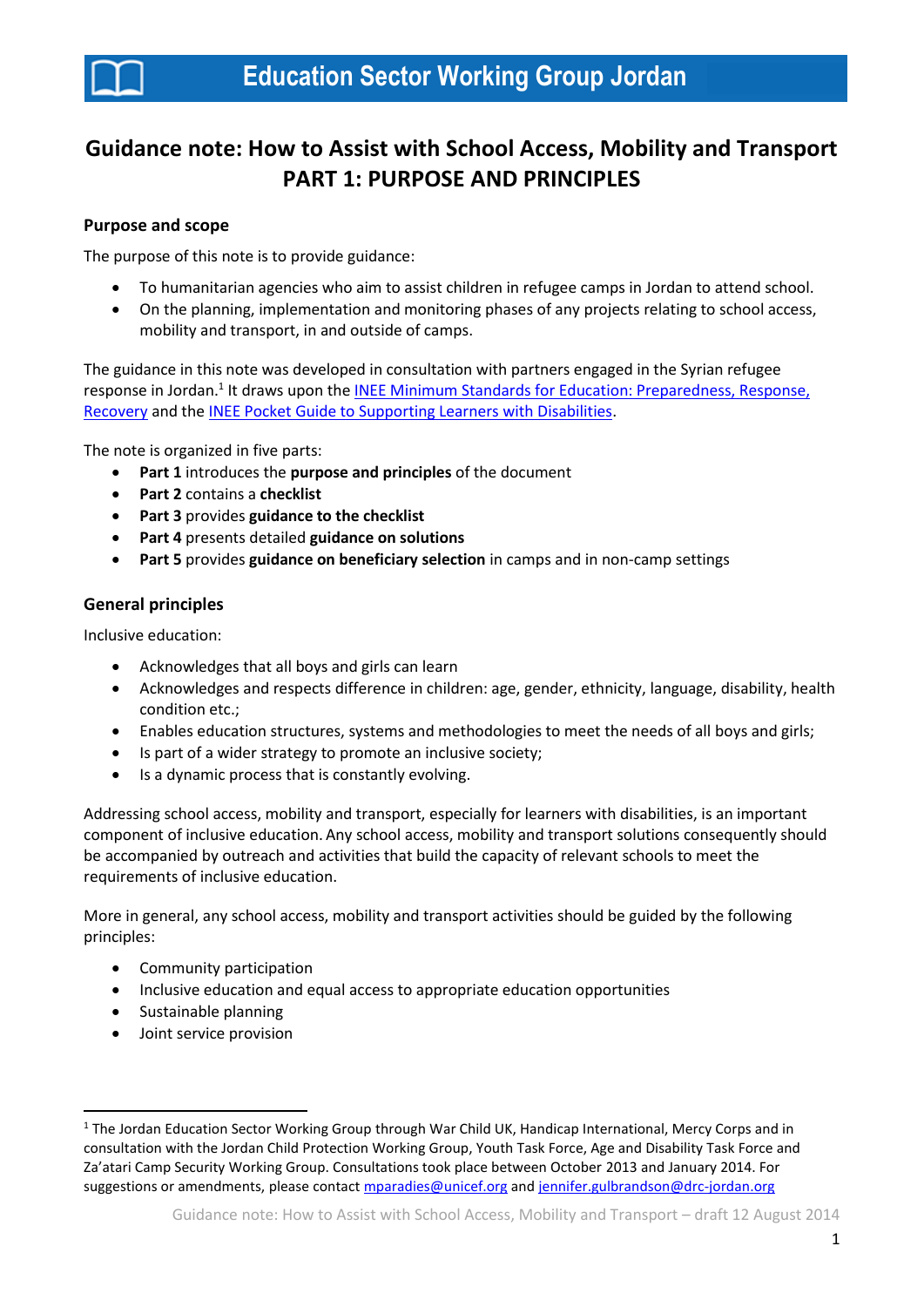

**.** 

#### **School access, mobility and transport planning and implementation**

The planning of all activities related to school access, mobility and transport should take the following steps:

- Review existing data on reasons for non-attendance of boys and girls to guide identification of appropriate solutions
- Assess access, mobility and transport needs in a transparent, coordinated/joint and participatory way, taking into consideration the specific circumstances of girls and boys (including if they have disabilities). 2
- Involve students, caregivers, community leaders and teachers in the design of a range of school access, mobility and transport activities, with the support of humanitarian actors
- Considering a range of solutions in order of preference (based on sustainability, cost, community participation)
- Support schools to have the capacity through their teachers and other personnel to meet the needs of all enrolled girls and boys, including those with disabilities.
- Ensure effective referral systems for schools to assist enrolled girls and boys (including those with disabilities) to access services appropriate to address learning barriers.
- Support participatory monitoring and evaluation processes

 $^2$  For further guidance on mapping, see INEE Pocket Guide to Supporting Learners with Disabilities, page 20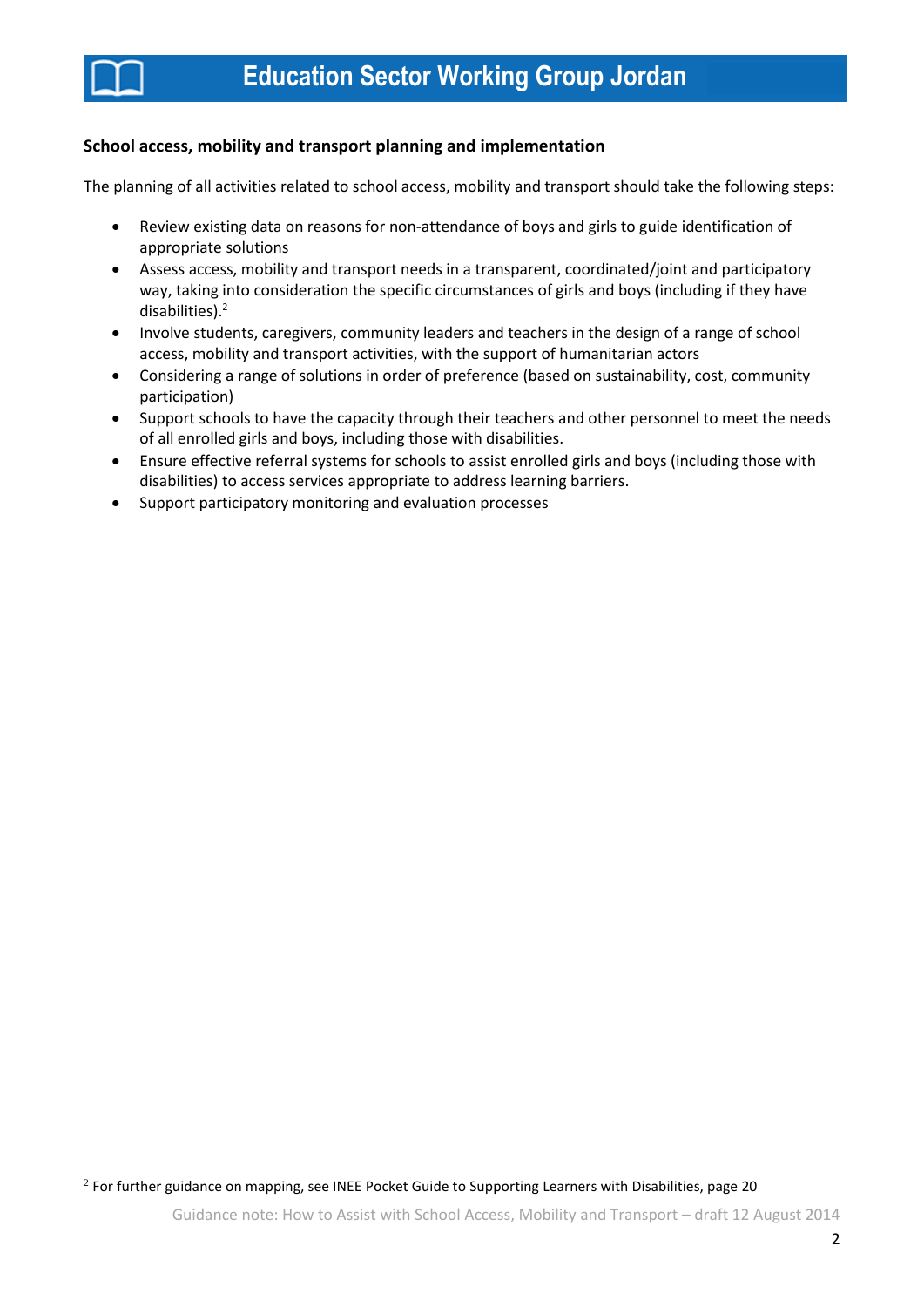

# **Guidance note: How to assist with School Access, Mobility and Transport PART 2: THE CHECKLIST**

All boys and girls have the right to equal access to appropriate education opportunities. Inclusive education ensures the presence, participation and achievement of all students in schooling. When boys or girls (adolescent or pre-pubescent) are not able or willing to attend school, activities that improve access through transport or improve mobility options may be appropriate.

# **Step 1: Consult with the community and analyse existing strategies**

Review existing data and speak to children and youth (girls and boys, separately), parents, teachers and the community leaders about:

- 1) What are the barriers for boys attending school? What are the barriers for girls attending school?
- 2) What makes attendance at school possible?
- 3) How is the community making it easier for girls and boys to attend?

Encourage activities that support the safe inclusion of boys and girls in educational activities. Look to where the activity can be strengthened if desired. If the identified barriers limit the inclusion of boys and girls in educational activities, move to Step 2.

| <b>Reasons for non-attendance</b>                                                                                                    | <b>Solution</b> (in this order)                                                                                                                                                                                                                                          |  |
|--------------------------------------------------------------------------------------------------------------------------------------|--------------------------------------------------------------------------------------------------------------------------------------------------------------------------------------------------------------------------------------------------------------------------|--|
| School is too far from home                                                                                                          | Check that the student is placed in the closest school or a school<br>1)<br>within the minimum distance from home<br>Move to a closer school (if the benefit of moving is greater than the<br>2)<br>disruption caused by moving)                                         |  |
| Fear of danger or violence<br>(including physical, verbal or<br>sexual and gender-based<br>violence) on the way to or from<br>school | Install safety measures on designated school routes, such as<br>1)<br>lighting, adjustment to school routes etc.<br>Encourage adult accompaniment from the family or buddy systems<br>2)<br>Walking groups<br>3)                                                         |  |
| Mobility difficulties preventing<br>boys and/or girls from making<br>the journey to school                                           | 1)<br>Secure mobility aids<br>Assess feasibility of bus transport<br>2)<br>Home-school and conduct outreach<br>3)                                                                                                                                                        |  |
| Limitations to mobility limit<br>involvement in school activities                                                                    | Ensure pathways have alternatives to steps<br>1)<br>Physical activities are modified so that people of various<br>2)<br>mobility can participate without being excluded<br>Teachers lead classrooms in making girls and boys with<br>3)<br>disabilities safe and welcome |  |
| Violence towards boys and/or<br>girls at school                                                                                      | Code of Conduct for teachers<br>1)<br>Strategies for teachers to address bullying and encourage<br>2)<br>supportive behaviour                                                                                                                                            |  |

## **Step 2: Consider solutions according to the reasons for non-attendance**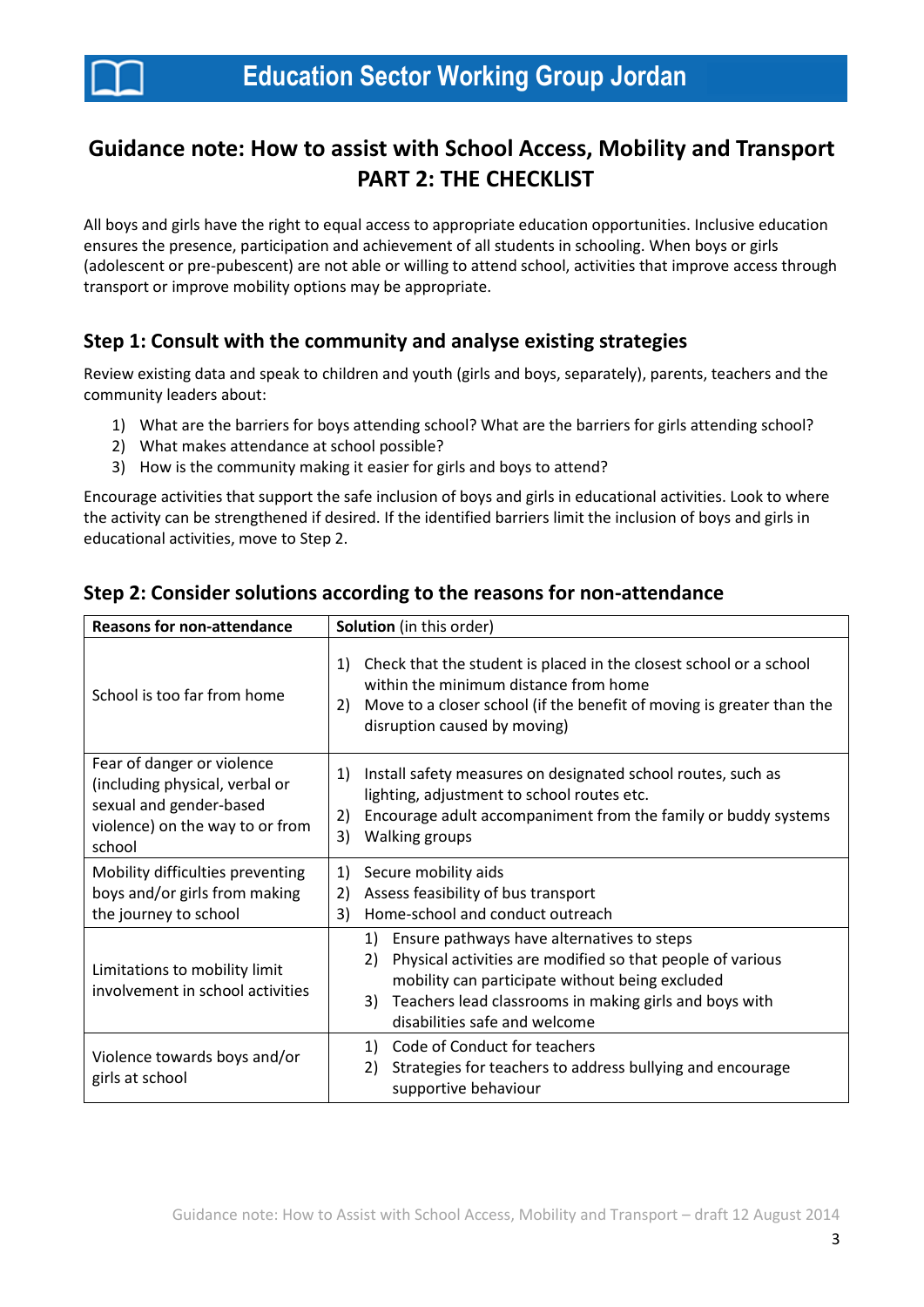## **Step 3: Mobilise resources and plan sustainably**

Where an intervention is necessary (that is, when none of the other options are viable), seek funding for a sustainable service. Resources (monetary and human) may be sought from the community to contribute to the sustainability of any interventions.

It is vital that service users understand the planned duration of the service. Implementing agencies must incorporate an exit strategy for the end of the project:

- Be clear to students and families about the duration of the service
- Plan part of the project to assist and build capacity of families and community members in:
	- o Mobilising resources to continue the same or a reduced service; and/or
	- $\circ$  Developing local strategies to fill the gaps with available resources (human and financial) before the end of the project

## **Step 4: Ensure schools, teachers and other students are prepared for the arrival of new learners, including those with disabilities**

- Build the capacity of schools to receive additional students, increasing teaching staff to maintain appropriate teacher: student ratios
- Build the capacity of teachers to meet psychosocial and protection needs of refugee boys and girls, including those with disabilities. This will mean designing different activities with girls and boys depending on their age. Children with disabilities should be included in the groups depending on their gender. Campaigns against bullying should be implemented and involve girls and boys.
- Engage in community mobilisation and sensitisation of host community and refugee students to reduce risk of hostility and violence
- Make the school premises accessible to students with disabilities (e.g. install ramps, proper gravelling)
- Ensure classes are held in accessible locations (for example on the ground floor)
- Make school WASH facilities accessible to girls and boys with disabilities
- Ensure the Code of Conduct includes procedures to address SGBV and other violence, including handling of reports, investigation and consequences for staff. Ensure that staff are regularly updated and that students are aware of procedures to make complaints.

## **Step 5: Train personnel**

If people outside the family are involved in getting students to school, train them on:

- Child protection and referral systems
- Safety and security
- **•** Emergency procedures
- How to deal with bullying
- Codes of Conduct

Train students on how to make complaints.

Train school staff on the Code of Conduct, how to deal with bullying and how to encourage psychosocial support.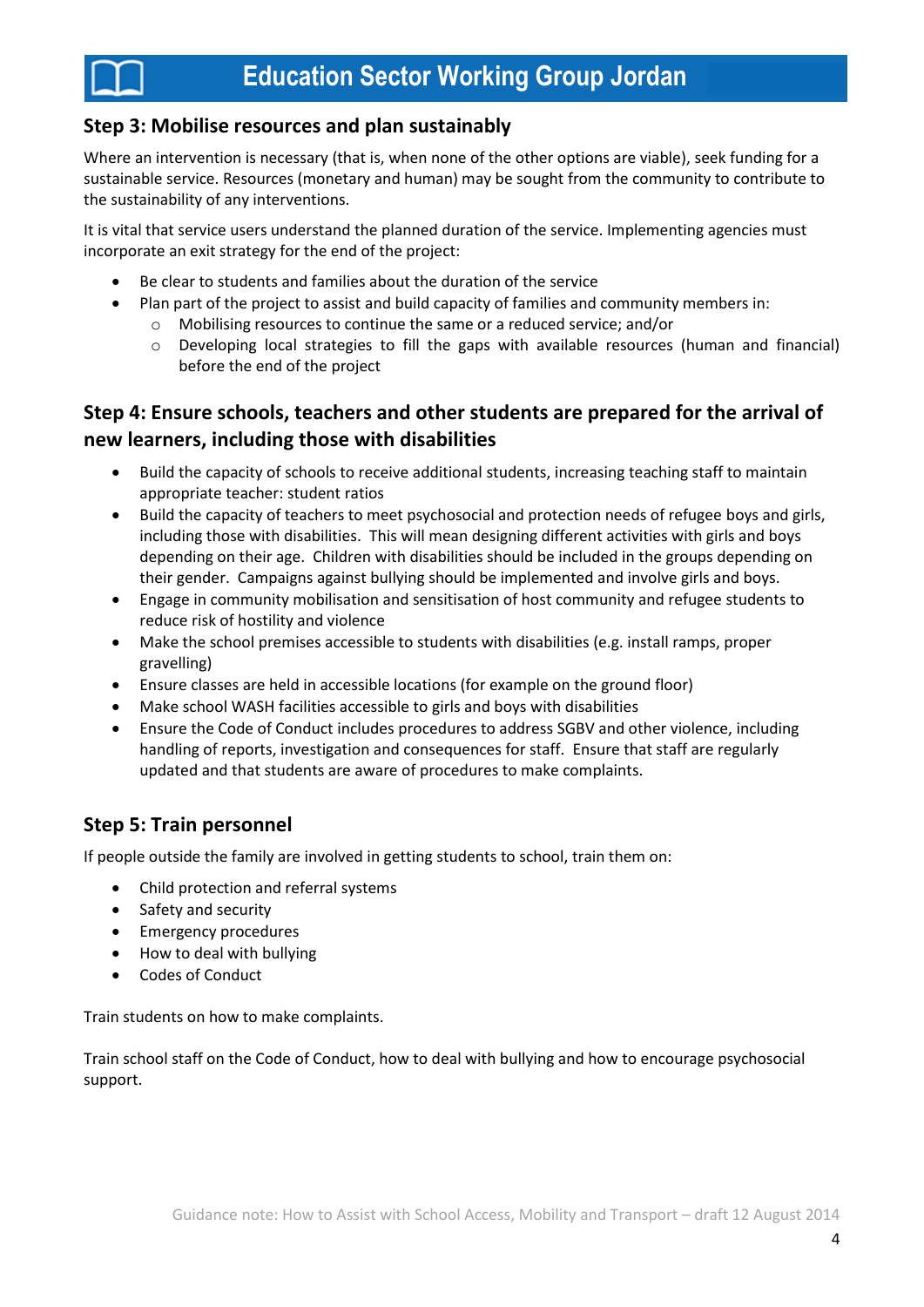## **Step 6: Seek consent of parents or guardians**

Where a boy or girl's parents or guardians are not involved in the journey to and from school – for example through walking groups, buddy systems or bus transport – they must give written consent.

Agencies providing services that require consent must ensure that students and parents or guardians understand the duration of the service. This is important for bus transport and home schooling. Consider insurance for bus transport.

## **Step 7: Monitor attendance**

- Actual school attendance of boys and girls who use bus transport should be monitored by bus monitors and schools
- Analyse the school attendance before and after bullying campaigns, school modifications etc.

## **Step 8: Implement equitably**

- Access to services should only be based on genuine need, and should acknowledge the particular needs of girls and boys
- Where possible, use solutions that are appropriate for all students within a family

### **Step 9: Review with users**

- Discuss with boys and girls (including those with disabilities) about their level of satisfaction with the strategies and whether they have further suggestions
- Discuss with caregivers their levels of satisfaction and if they have further suggestions
- Discuss with teachers their levels of satisfaction and if they have further suggestions

## **Step 10: Exit gracefully**

In instances where assistance has been provided through funded transport, discuss with the caregivers, teachers and children alternative options for access before the funding period ends.

If no-one is able to provide viable options for safe transport after the completion of funded vehicle-assisted transport it may be worth reconsidering strategies rather than building expectations of an ongoing transport service.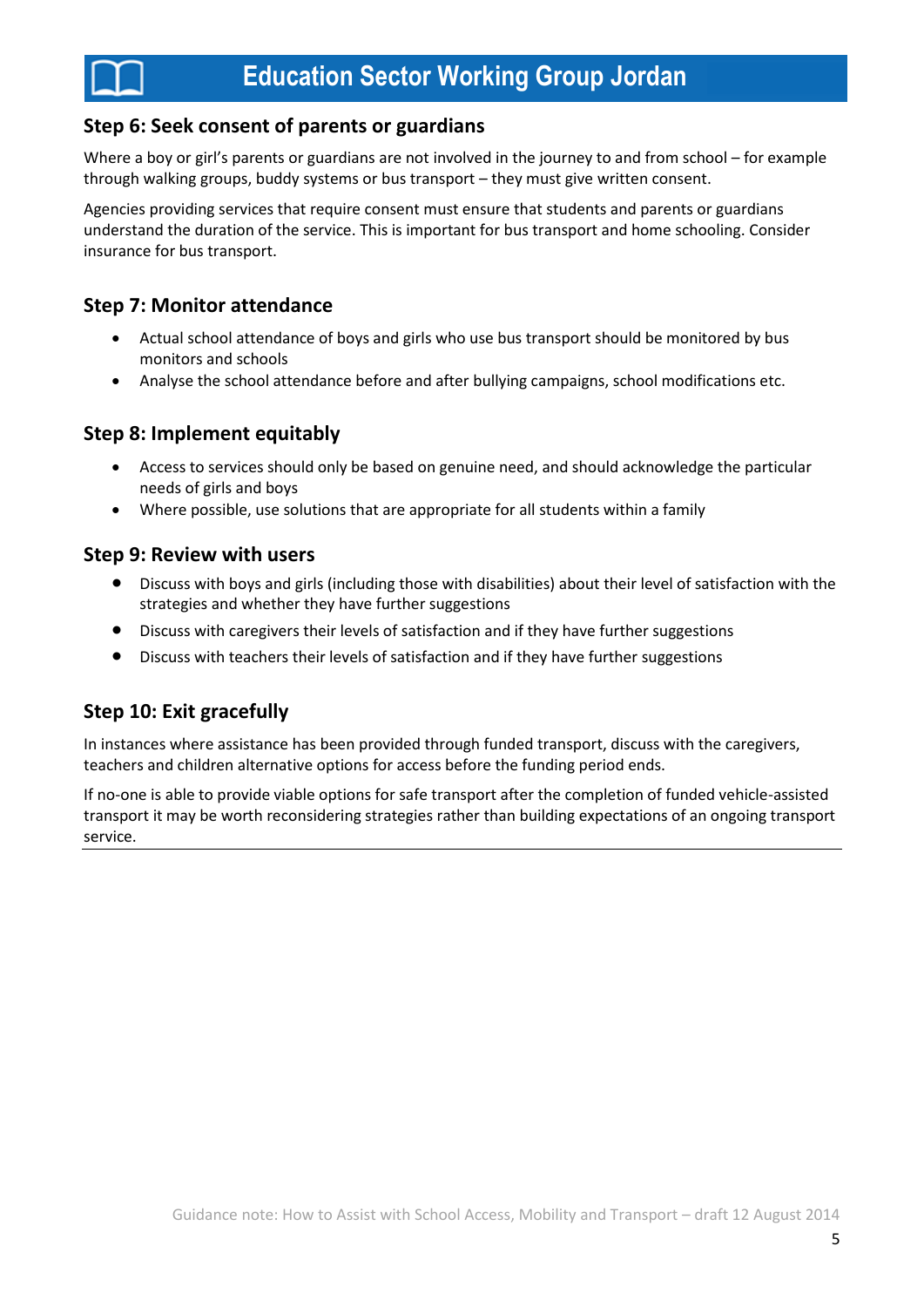

# **Guidance note: How to assist with School Access, Mobility and Transport PART 3: GUIDANCE NOTES**

#### **Review data on non-attendance**

- Use existing data on reasons for non-attendance to guide the identification of appropriate solutions. Consult th[e Coordinated Needs Assessment Registry](http://data.unhcr.org/syrianrefugees/assessments.php?page=1&view=list&Language%5B%5D=1&Country%5B%5D=107)
- Information on how many children are not or irregularly attending school should guide the types of activities considered (see Checklist table for suggested solutions to specific challenges).

#### **Assess the needs**

- **Transparent assessments**: The purpose of assessments should be clear to humanitarians (aided by coordination) and to participants (aided by inclusive assessment design).
- **Coordinated/joint assessments:** Present a concept note for the proposed assessment to the Education Sector Working Group for peer review, aimed at avoiding duplication and unnecessary data collection. It may be more effective to join assessments with those conducted by other agencies. Case lists may be shared, as long as confidentiality is respected. Consult the [Coordinated](http://data.unhcr.org/syrianrefugees/assessments.php?page=1&view=list&Language%5B%5D=1&Country%5B%5D=107)  [Needs Assessment Registry](http://data.unhcr.org/syrianrefugees/assessments.php?page=1&view=list&Language%5B%5D=1&Country%5B%5D=107) and enter proposed assessments.
- **Participatory assessments:** Learners, families, community members and teachers should be involved in identifying and assessing school access, mobility and transport challenges, supported by humanitarian actors. This also allows for the identification of outreach and capacity building needs.
- **Age and gender sensitive assessments**, considering the specific needs of persons with disabilities.

#### **Involve the community in designing school access, mobility and transport solutions**

- **Community participation in design:** Learners, families and teachers should lead the identification of appropriate solutions, with assistance from humanitarian actors.
- **Community resources (human and monetary)** may be mobilized to enhance sustainability of projects and local ownership
- **Minimum distance from home to school**: Before looking into other solutions, ensure that a learner is placed in the school closest, or as close as possible, to his or her home. The maximum distance should be in line with local and national standards. When the school is too far from the learner's home, efforts should be made to move him/her closer.
- **Preference for community-based solutions**: Access, mobility and transport solutions which are community-driven and community-based are preferable to external interventions, as they are more sustainable and encourage a sense of ownership. Examples are adult accompaniment, buddy systems, walking groups (see Checklist table).

#### **Consider a range of solutions, responsive to reasons for non-attendance and specific needs**

When presenting solutions to learners, families, communities and teachers, start with the most preferred solutions (see above). The solutions below are listed in order of preference.

- **Mapping of problem areas and accessible transport routes**, based on information provided by learners and their families. This should allow learners to avoid these areas on their routes to school. This may include, for example, poorly lit routes, or areas where construction is taking place.
- **Adult accompaniment** from within the family for learners to and from school. This should be culturally sensitive (i.e. is it acceptable for mothers to accompany children and return alone, or to leave other children at home? Is it preferable for older siblings to accompany younger learners?)
- **Walking groups** organized by the community, with adult accompaniment. Accompanying adults should be provided with basic training on child protection.
- **Bus transport**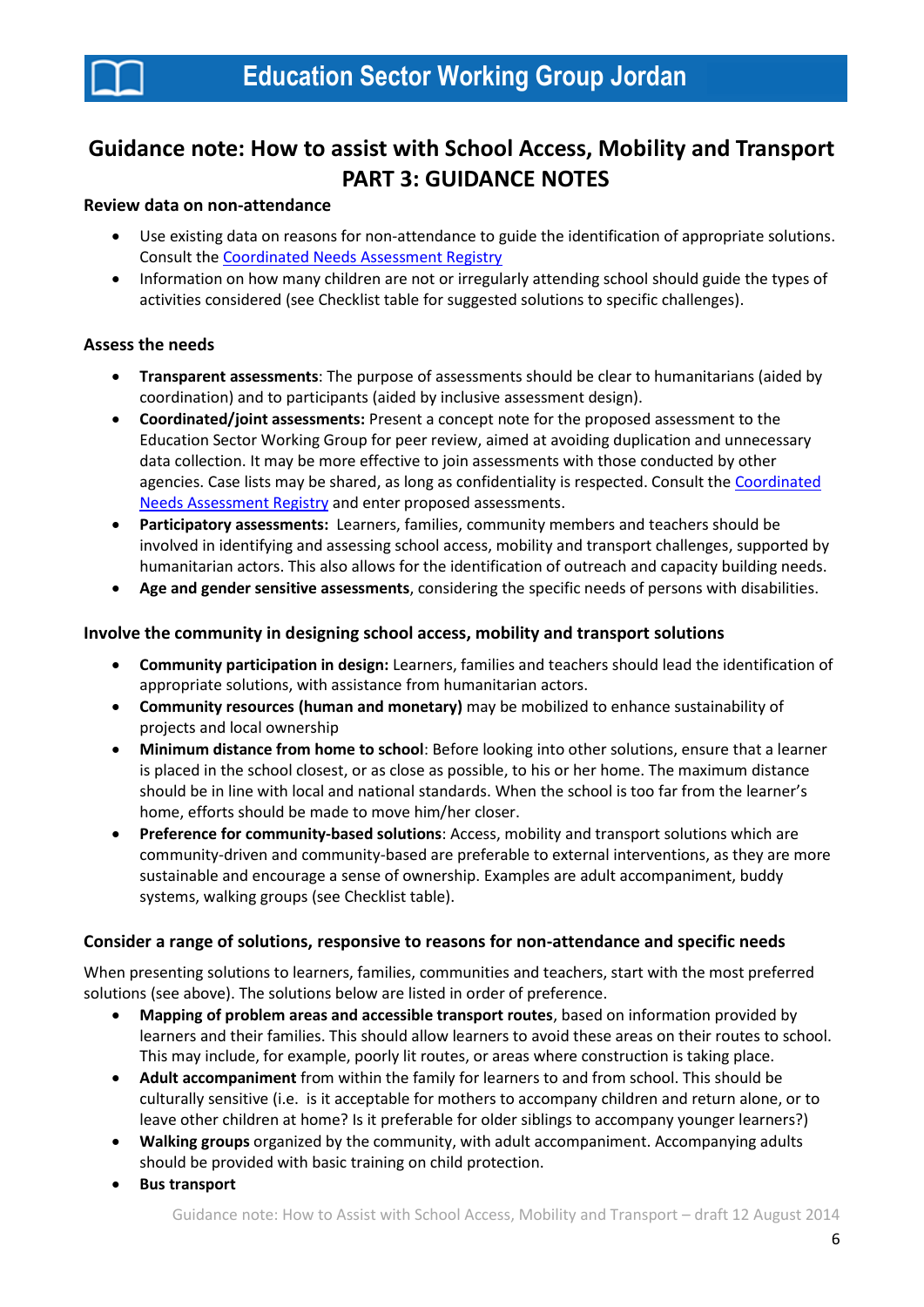**Home schooling** may be a viable option when the school is too far or when a learner is not able to attend school because of ill health or severe disability. It is preferable for children to attend school, so home schooling should be considered a last resort.

#### **Accompany access, mobility and transport solutions with capacity building and outreach activities**

#### General or refugee-specific:

- **Capacity of schools to receive additional pupils:** By engaging schools and teachers in the assessment and design phases, they are made aware of an increase in the number of learners, which will allow them to plan accordingly. Ensure to incorporate assistance to schools and teachers to meet increased demands on time and resources *alongside* access, mobility and transport activities.
- **Capacity of teachers to meet the psycho-social and protection needs of refugee children:** Refugee boys and girls may have specific needs for psycho-social services. When learners who benefit from access, mobility and transport solutions are the first refugee learners to join a school, ensure that teachers receive 1) Basic training on identifying psycho-social needs of learners, and 2) Information on child protection and psycho-social services for referral purposes, including contact details.
- **Community mobilization and sensitization of other learners** can reduce the risk of hostility and violence between refugee and host communities. Activities inclusive for all learners are preferable. This is especially important where refugee learners are entering schools for the first time.

#### Learners with disabilities:

- **Accessibility of school WASH facilities**: Ensure that WASH facilities are accessible to learners with disabilities. Seek advice from specialised organisations like UNICEF and Handicap International.
- **Accessibility of school premises**: When access, mobility and transport activities target learners with disabilities, they must be accompanied by an assessment of the school premises and adjustment if necessary (i.e. installation of ramps). If school buildings are spread across several floors, negotiate for classes with learners with disabilities to be held on the ground (or most accessible) floor.
- **Outreach and sensitization**. To help encourage inclusive education, all learners and education personnel should be involved in outreach activities to increase awareness about how to engage with learners with disabilities and how the school environment can be made welcoming and safe.

#### **Effective referral systems**

- **CP/GBV training for teachers and access, mobility or transport personnel**: Include training on the identification of child protection and gender based violence issues in any access, mobility and transport project. Ensure awareness of relevant services and contact details to refer or ask for help.
- **Information on services and assistance available for learners with disabilities:** Teachers and humanitarian personnel should be aware of the range of assistance available to learners with disabilities, and Handicap International and War Child UK consulted with questions.

#### **Monitoring and evaluation**

- **Community involvement in evaluation processes**: The participation of learners, teachers, families and communities in the design of activities should be reflected in evaluations. Useful tools are:
	- o Complaints mechanisms connected to referrals mechanisms for child protection and gender based violence. This is especially relevant to bus transport and home schooling.
	- $\circ$  Focus group discussions (only when necessary, to preventing assessment fatigue)
- **Action-oriented evaluation**: Feedback received through evaluation processes should lead to action, where appropriate. Where action is not feasible, the reasons should be explained. Where there are competing demands, priority should be given to child protection or gender-based violence-related issues, and to the learner's right to appropriate education opportunities.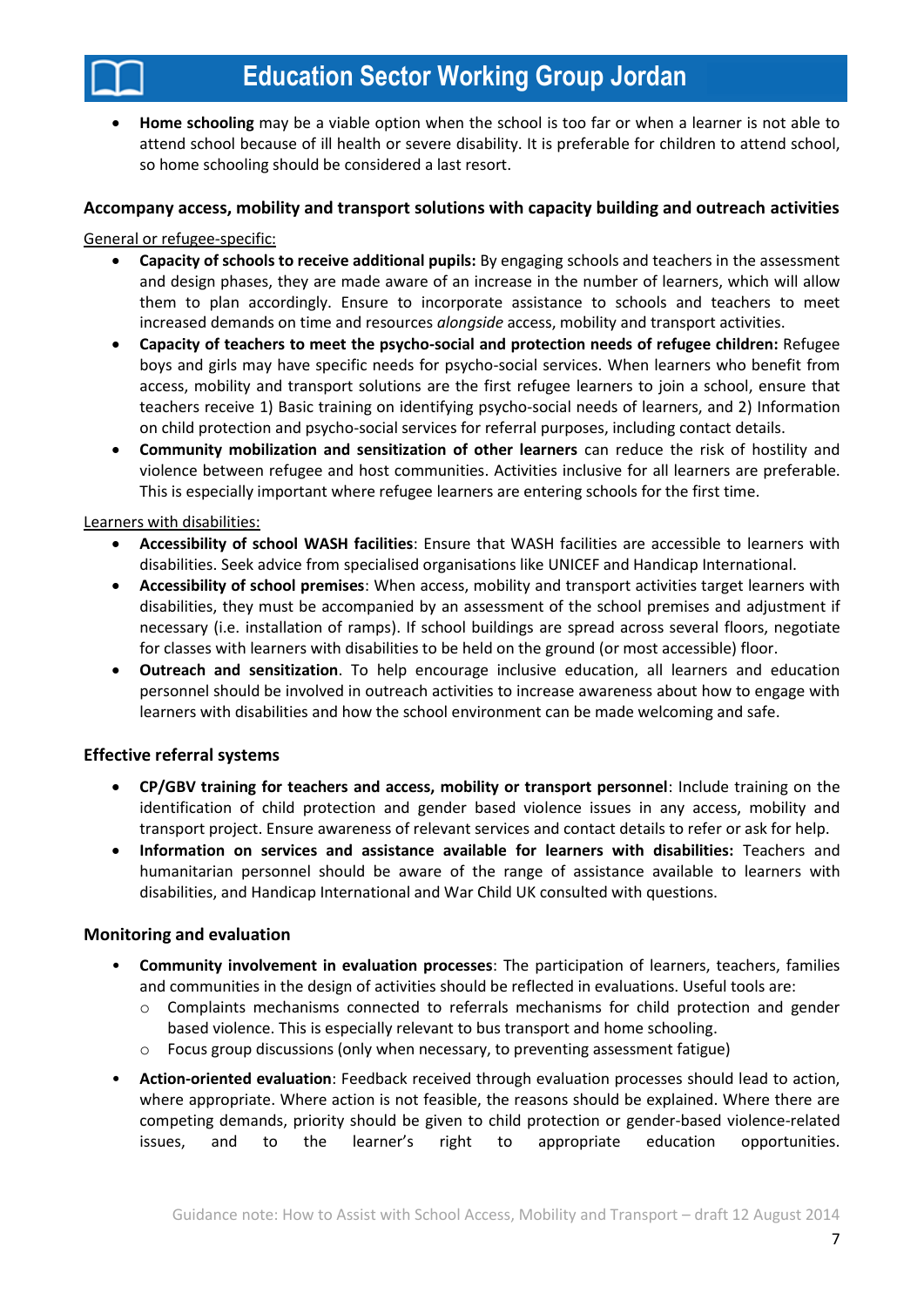

# **Guidance note: How to Assist with School Access, Mobility and Transport PART 4: DETAILED GUIDANCE ON SOLUTIONS<sup>3</sup>**

#### **A. Mapping of problem areas and accessible transport routes**

- **Who to involve:** Ensure that learners, teachers, family and community members are involved in the mapping of problem areas on routes to and from school, particular times (such as before sunrise and after sunset) and routes for public transport, with the assistance of humanitarian agencies.
- **What to include in mapping:** Where buses are not available, affordable or accessible; where roads/paths are not useable or too rough/dangerous; where learners feel unsafe.
- **How to use the map:** Teachers may use the map to advise learners and their families on the safest routes to school, and to encourage them to identify alternative solutions (see below); and the map may assist humanitarian agencies and local authorities to take action on infrastructure, road and personal safety on the way to and from school.

#### **B. Adult escorts/buddy system**

Learners and their families should jointly decide who should accompany learners to and from school. Adult escorts should ideally be within the learners' family, the buddy systems should follow a similar process.

#### **C. Walking groups**

- Community walking groups are recommended for learners who live within 30 minutes walking distance from school. They are best suited for urban areas, where learners live close together. Groups should be led by 1-2 trained monitors, and maintain a ratio of no more than 10 learners for every monitor, so they can maintain order and safety. It is recommended that children are walked to and from the designated pick-up/drop-off point.
- It is recommended to include both refugee and host community learners in walking groups, as that may strengthen social cohesion and protection efforts. Walking groups can also be linked to other social activities aimed at bringing together Jordanian and Syrian children and parents.
- The monitors should lead walking groups along pre-defined routes, avoiding any heavy-traffic or high-risk areas. The map of problem areas and routes should be used (see above Part 4. A)

#### **D. Bus transport**

#### **Bus monitors**

- Two Bus Monitors (one male and one female) should accompany the children to and from school to assist in boarding and alighting, ensure that the registered children are the only passengers, monitor and follow up on school attendance rates, provide referrals where needed, and ensure the overall protection and safety of the children on the vehicle.
- It is highly recommended that the Bus Monitors come from the families of the children with disabilities to ensure familiarity in assisting special needs children.
- Encourage families to have an adult/youth/community volunteer escort children to and from pickup/drop-off points, to increase protection. Identify this person during the initial registration process.

#### **Type of vehicle**

 $\overline{\phantom{a}}$ 

- Consider factors like the type of bus, condition of roads, and specific types of disability of passengers when selecting the vehicle of transportation for children with disabilities.
- In light of the narrow and busy streets in camp settings, the minibuses used need to be designed specifically for transporting children with disabilities. They are typically 9 meters long, hold about 16 seats (including two seats at the front for the Bus Monitors and 3 wheelchair securement areas), and have two doors. The bus should be equipped with ramps, seat belts, space for equipment storage,

<sup>&</sup>lt;sup>3</sup> The detailed guidance offered in this annex is drawn or adapted from the INEE Pocket Guide to Supporting Learners [with Disabilities](http://toolkit.ineesite.org/toolkit/Toolkit.php?PostID=1138)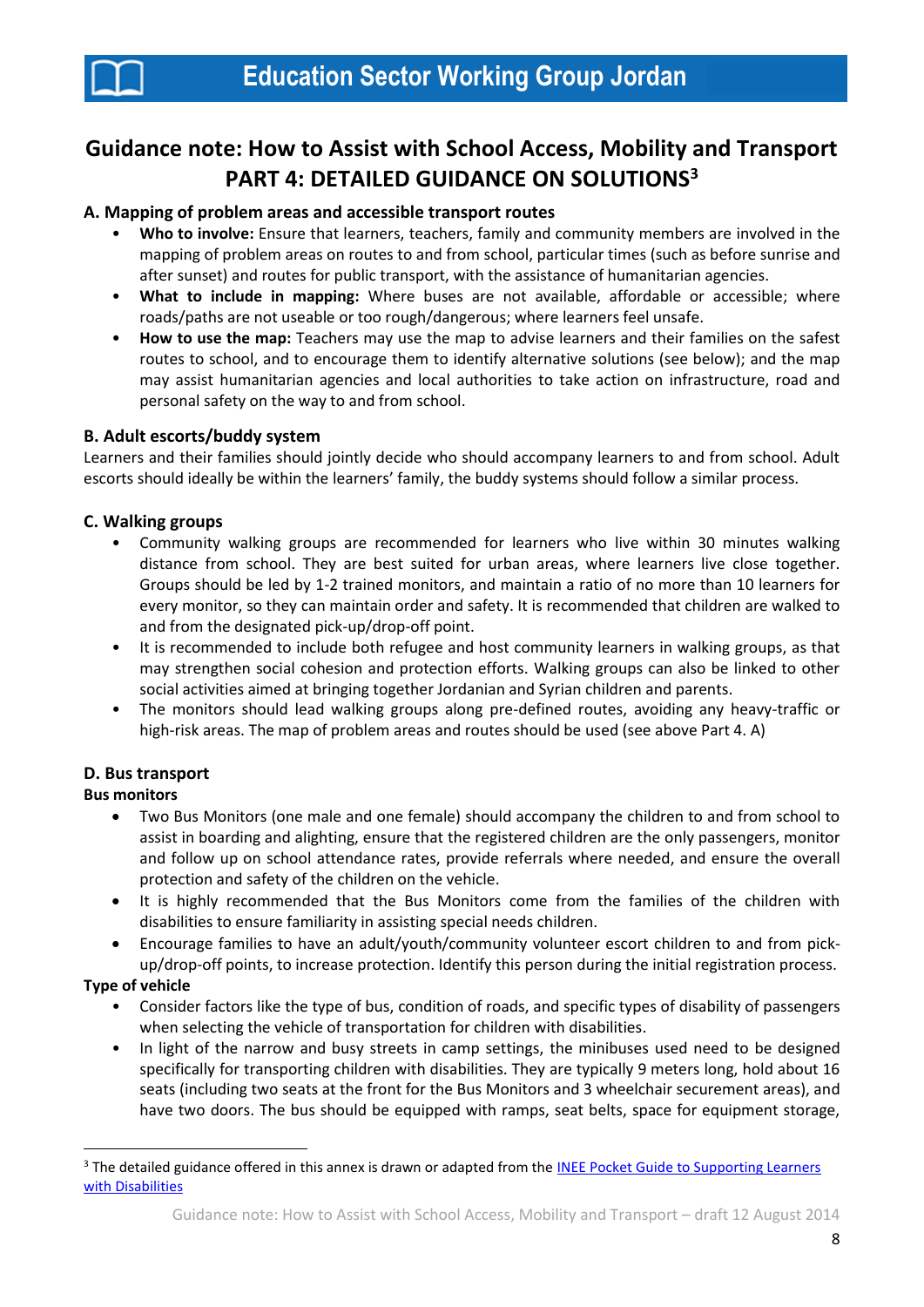wheelchair securement areas, etc. to meet the special needs of the passengers. Also a first aid kit, a fire extinguisher and basic vehicle repair equipment like spare tires has to be available on the bus.

- Buses should remain near the school after drop-off in case of emergencies that require transport. Outside school hours, buses should be parked in a safe and secure area outside the camp.
- Buses should travel at a maximum speed of 15 km/h inside the camp and 50 km/h on the ring road.

### **Pick-up /Drop-Off Point**

- Children will be picked up at designated, clearly marked points identified based on distance from the passengers' tents, safety of the location, traffic in the area and visibility for pedestrians and driver.
- Buses should never travel off the main roads as unpaved paths are often bumpy, narrow and dangerous for both passengers and pedestrians. For children with severe disabilities, Bus Monitors can provide on-foot assistance to help the child move from its tent to the collection point.

#### **Personnel (Monitors and Drivers)**

- Both the Bus Monitors and drivers must be notified of the full implications and range of duties expected of them before selection to avoid problems later on and ensure high retention.
- Handicap International will provide training for Bus Monitor and drivers on pick-up points, route planning, accessibility of vehicles, risk assessment and management, possible complications and emergency procedures, safe lifting/handling, first aid training, encouraging independence, etc.
- War Child UK will provide training on the Interagency Emergency SOPS on GBV and CP, and ensure drivers and bus monitors sign a CP Policy/Code of Conduct/Child safe guarding policy.
- Bus personnel should also be trained on the UNHCR relocation and evacuation plan used in camp settings.

#### **Emergency Contingency Plan**

- All children should always carry an emergency medical information card including their parents' mobile phone numbers. These cards will be completed at the time of registration and a copy should be kept on the bus. Transport personnel should keep all learner information confidential.
- Insurance for the passengers and the bus, and periodic bus evacuation drills are recommended.

### **Access Routes**

- In order to ensure safe and secure access routes, road threats including dangerous road sections, high traffic areas, changing weather conditions, blocked roads and protests should be identified early on and constantly monitored. Drivers should be aware of alternative routes in the case of an emergency. If threats arise, transportation should be postponed until the danger subsides.
- Drivers and Bus Monitors should receive updated information from camp security personnel via the existing mass text message system. As an extra precaution, the bus drivers and monitors are recommended to be trained in using handheld radios in case of a mobile phone network failure.

### **E. Home schooling:**

- MoE's regulations allow students a*ny child who attends school regularly and confronts a crucial condition (health, medical, social and are evidenced by accredited report or documents)-* to convert to the home-schooling program until the circumstances are over.
- The needs assessment should identify learners who are unable to attend school, even with the access, mobility and transport solutions discussed above. Reasons may include recent injury and long recovery periods and long-term illness preventing movement. Care should be taken, in collecting this information, not to endanger those providing information or causing tensions, particularly when the reasons for being home-bound are gender-related. Reference to recent assessments and strategies on home-bound women and girls is important.
- Teachers should prepare work to be completed at home, and taken by other learners living close to the home-bound learner.
- Encourage teachers and school principals to plan when and how to bring learners who are at home into school. Especially when children or young people have been injured. In the short term, this will mean being flexible about enrolment dates, and deciding which class is most appropriate. Reference should also be made to the Ministry of Education non-formal education programme.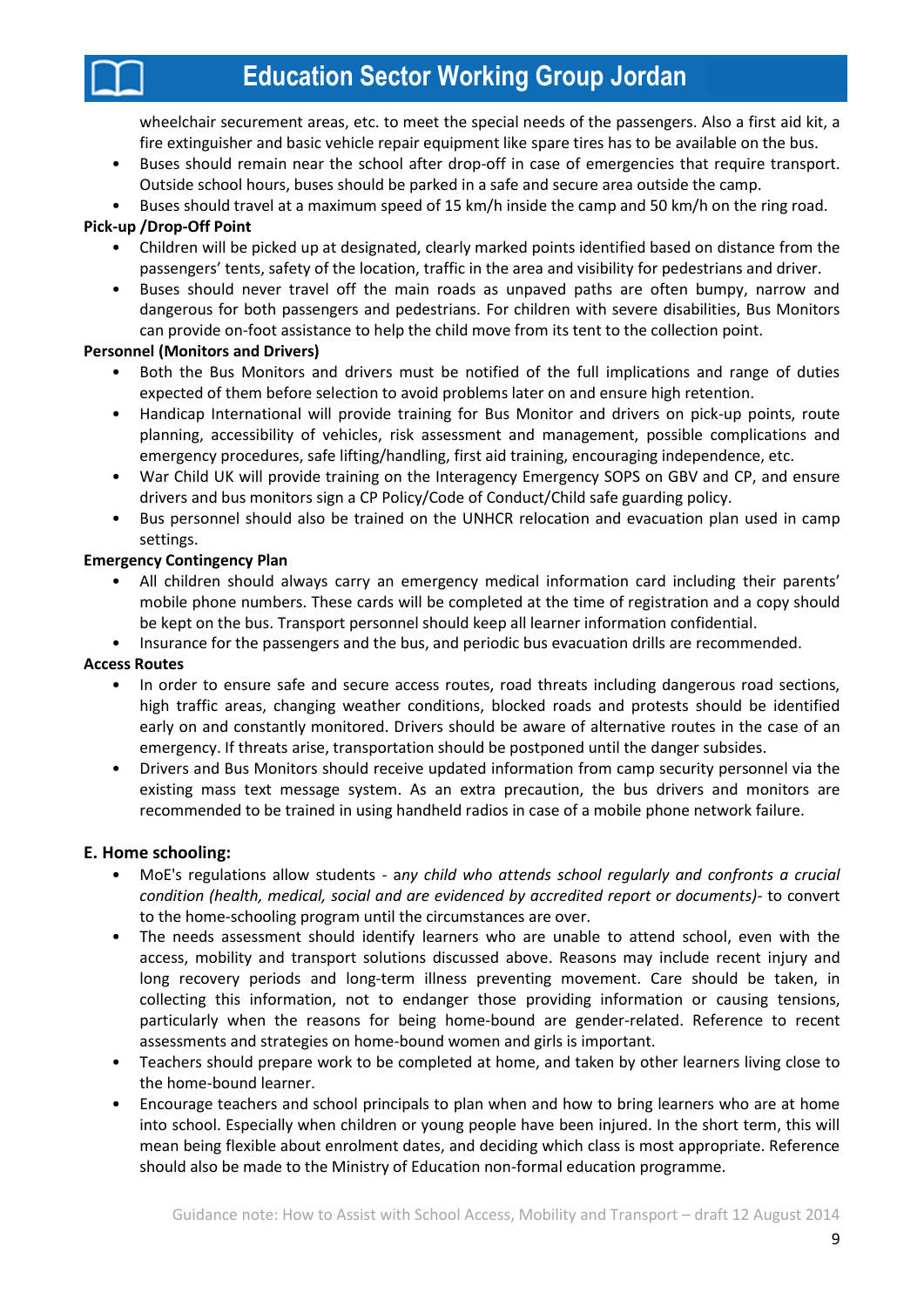

# **Guidance note: How to Assist with School Access, Mobility and Transport PART 5: BENEFICIARY SELECTION**

## **Camp settings**

Criteria for the selection of children with disabilities to benefit from assistance should be based on vulnerability. Handicap International, Mercy Corps, and War Child UK select vulnerability criteria according to the type and severity of disability, in addition to other vulnerability factors such as age, disease, gender, children without appropriate care, children working on the streets, female-headed households, etc.

While the children with the greatest need for transportation assistance will be considered, it is equally important to assess whether the buses and staff are adequately equipped to transport the child without putting the child and/or other passengers at further risk. The following questions should be considered:

- Can the child be safely transported given the context where he/she lives in and length of the ride with undue risk to him/herself or others?
- Does the child have medical, physical or mental concerns that would expose him/her to unreasonable risk given the anticipated transportation environment?
- Can the child be adequately accommodated during the transportation given resources available (monitors, bus, equipment, etc.)?

#### **Selection Criteria:**

| <b>Priority</b> | <b>Mercy Corps</b>                                | <b>Handicap International</b>          |  |
|-----------------|---------------------------------------------------|----------------------------------------|--|
| 1               | All children with disabilities under 12 years old | Girl who has physical disability       |  |
| 2               | Children with severe disabilities (if there is a  | Boy who has physical disability        |  |
|                 | running program for them)                         |                                        |  |
| $\overline{3}$  | A girl with physical disability above 12 years    | Blind or low vision girl               |  |
| $\overline{4}$  | A boy with physical disability above 12 years     | Blind or low vision boy                |  |
| 5               | Blind or low vision girl above 12 years           | Girl and boy with hearing impairment   |  |
| 6               | Blind or low vision boy above 12 years            | Girl and boy who has mental disability |  |
|                 |                                                   | (mild to moderate)                     |  |
| $\overline{7}$  | A girl with mental retardation above 12 years     | Severe cases                           |  |
| 8               | A boy with mental retardation above 12 years      |                                        |  |
| 9               | A girl with hearing impairment above 12 years     |                                        |  |
| 10              | A boy with hearing impairment above 12 years      |                                        |  |

### **Non-camp settings**

**.** 

Before determining household/individual vulnerability and eligibility, it may be advisable for project staff to select an appropriate geographic area to target. "Appropriateness" may be determined as follows:

- A neighbourhood that has an assessed number of school-age children in need of school transportation in line with the number of beneficiaries that a service provider can support.
- A neighbourhood where both Syrian and Jordanian children have been admitted into schools that are too far from their homes.<sup>4</sup>

Service providers must avoid creating or exacerbating conflict within neighbourhoods. For example, if one household's school-age children are assisted with school transportation, then a neighbouring household's

<sup>&</sup>lt;sup>4</sup> It is highly recommended to coordinate with other NGOs and UN agencies specialised in education and children's services, as well as the Ministry of Education, when exploring suitable target areas for school transport interventions. This will also help avoid overlap and assistance gaps.